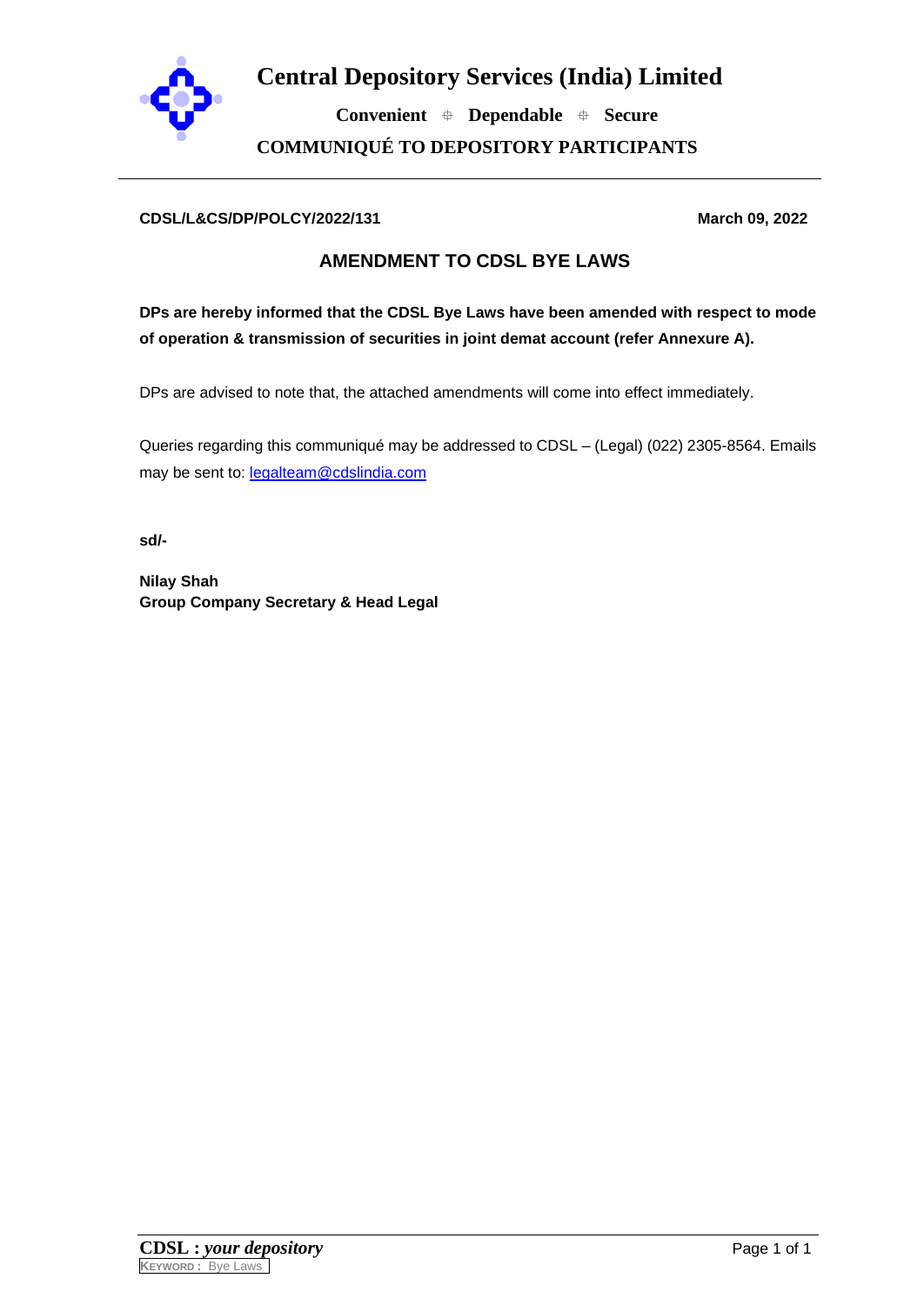## **ANNEXURE A**

| <b>Clause</b>        | <b>Existing provision</b> | <b>Amended provision</b>                                                                                                                                                                                                                                                                                                                                                                                                                                                                                                                                                                                                                                                    |  |  |
|----------------------|---------------------------|-----------------------------------------------------------------------------------------------------------------------------------------------------------------------------------------------------------------------------------------------------------------------------------------------------------------------------------------------------------------------------------------------------------------------------------------------------------------------------------------------------------------------------------------------------------------------------------------------------------------------------------------------------------------------------|--|--|
| <b>CDSL Bye Laws</b> |                           |                                                                                                                                                                                                                                                                                                                                                                                                                                                                                                                                                                                                                                                                             |  |  |
| 13.4                 | No existing provision     | <b>ACCOUNT FREEZING</b><br>$173$ [The mode and the<br>13.4.6.<br>form<br>Оt<br>authorization in joint demat account for<br>Freeze/unfreeze account and/or the ISIN and/or<br>specific number of securities shall be specified<br>in the Operating Instructions. Each joint demat<br>account holder shall be jointly and severally<br>liable towards the Depository Participant for all<br>the commitments entered into by himself/herself<br>or by any other joint demat account holder or<br>authorized representative (within the limits of<br>the power).]                                                                                                               |  |  |
|                      |                           | <sup>173</sup> Inserted<br>vide<br>SEBI's<br>letter<br>no.<br>SEBI/HO/MRD2/DDAP/OW/P/2022/7641/1<br>dated<br>22.02.2022                                                                                                                                                                                                                                                                                                                                                                                                                                                                                                                                                     |  |  |
| 13.8.                | No existing provision     | <b>TRANSFER OF BALANCES</b><br>13.8.5.<br>$177$ [The mode and the form<br>of l<br>authorization in joint demat account for transfer<br>of securities including Inter-Depository Transfer<br>shall be specified in the Operating Instructions.<br>Each joint account holder shall be jointly and<br>severally<br>liable<br>towards<br>Depository<br>the<br>Participant for all the commitments entered into<br>by himself/herself or by any other joint demat<br>account holder or authorized representative<br>(within the limits of the power)]<br><sup>177</sup> Inserted<br>SEBI's<br>vide<br>letter<br>no.<br>SEBI/HO/MRD2/DDAP/OW/P/2022/7641/1<br>dated<br>22.02.2022 |  |  |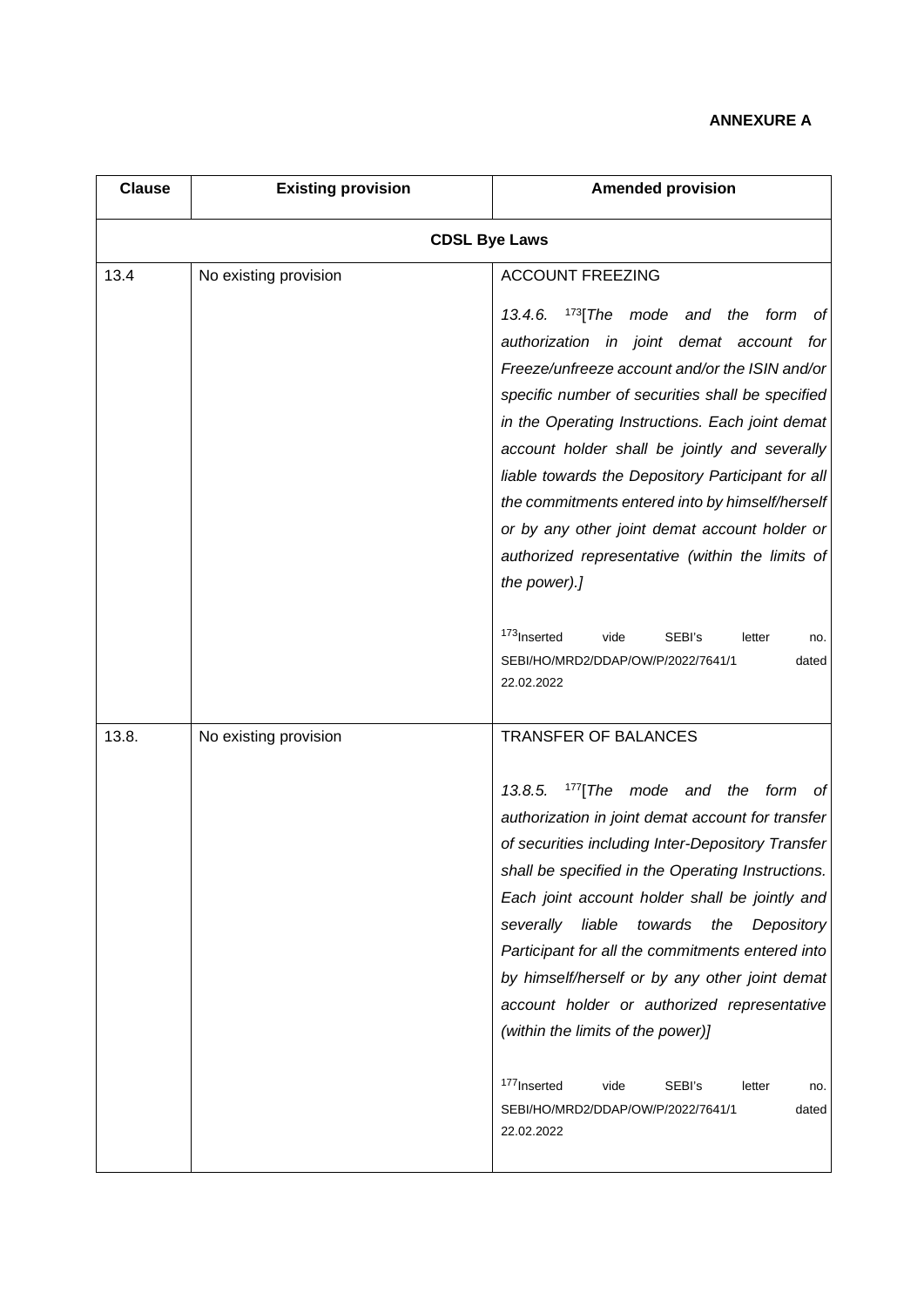| <b>Clause</b> | <b>Existing provision</b>                                                                                                                                                                                                                                                                                                    | <b>Amended provision</b>                                                                                                                                                                                                                                                                                                                                                                                                                                                                                                                                                             |
|---------------|------------------------------------------------------------------------------------------------------------------------------------------------------------------------------------------------------------------------------------------------------------------------------------------------------------------------------|--------------------------------------------------------------------------------------------------------------------------------------------------------------------------------------------------------------------------------------------------------------------------------------------------------------------------------------------------------------------------------------------------------------------------------------------------------------------------------------------------------------------------------------------------------------------------------------|
| 13.9.         | <b>TRANSMISSION OF SECURITIES</b>                                                                                                                                                                                                                                                                                            | <b>TRANSMISSION OF SECURITIES</b>                                                                                                                                                                                                                                                                                                                                                                                                                                                                                                                                                    |
|               | Where<br><b>Beneficial</b><br>13.9.3<br>Owner<br>a<br>Account stands in the name of more than<br>one person, then, in the event of the<br>death of any of them, notwithstanding any<br>nomination as aforesaid, the securities<br>standing to the credit of such account<br>shall vest in the surviving account<br>holder/s. | 13.9.3 Where a Beneficial Owner Account<br>stands in the name of more than one person,<br>then, in the event of the death of any of them,<br>notwithstanding any nomination as aforesaid,<br>the securities standing to the credit of such<br>account shall vest in the surviving account<br>holder/s <sup>180</sup> [as a trustee of the legal heirs of<br>the deceased account holder.]<br><sup>180</sup> Inserted<br>SEBI's<br>vide<br>letter<br>no.<br>SEBI/HO/MRD2/DDAP/OW/P/2022/7641/1<br>dated<br>22.02.2022                                                                 |
| 13.9.         | No existing provision                                                                                                                                                                                                                                                                                                        | <b>TRANSMISSION OF SECURITIES</b><br>13.9.8. <sup>185</sup> [Where a Beneficial Owner Account<br>stands in the name of more than one person,<br>then, in the event of the death of any of them, in<br>addition to the option of opening of new account,<br>the surviving account holders shall be given an<br>option to continue with the same account by<br>following the procedure prescribed in the<br>Operating Instructions for transmission of<br>securities.]<br>185 Inserted<br>vide<br>SEBI's<br>letter<br>no.<br>SEBI/HO/MRD2/DDAP/OW/P/2022/7641/1<br>dated<br>22.02.2022 |
| 14.           | No existing provision                                                                                                                                                                                                                                                                                                        | PLEDGE AND HYPOTHECATION<br>$192$ [The<br>mode<br>and the form<br>14.9.<br>оt<br>authorization in joint demat account for<br>Pledge/Hypothecation/ margin pledge/ margin<br>re-pledge (creation, Closure and Invocation<br>and confirmation thereof as applicable) shall<br>be specified in the Operating Instructions.<br>Each joint demat account holder shall be jointly                                                                                                                                                                                                          |